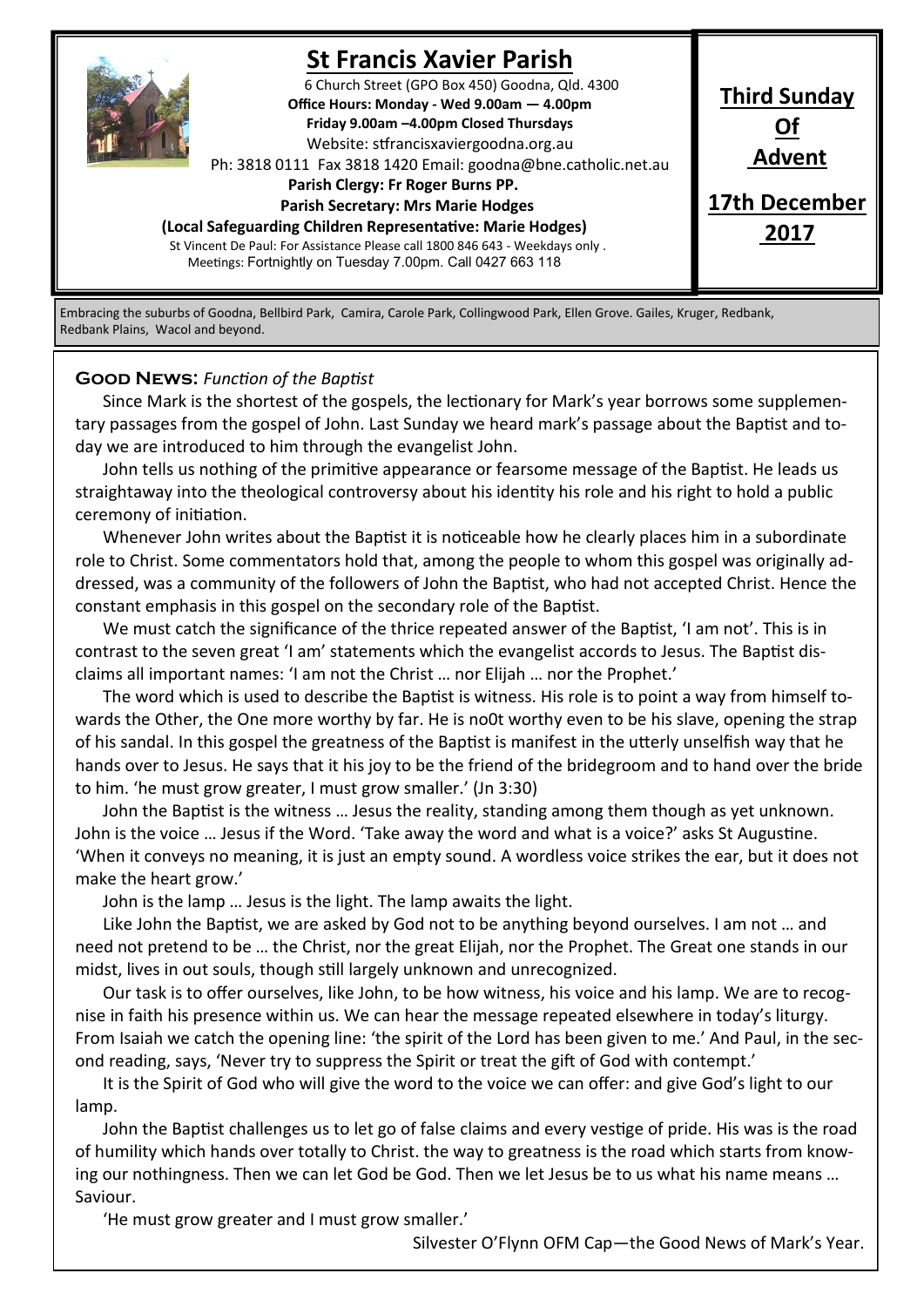# **Penitential Service Wednesday 20th December 6,30pm.**

In the hustle and bustle of preparing for Christmas, it is very easy to be distracted from our spiritual preparation. Come along on Wednesday for a reconciliation Service and allow God to put some of the finishing touches to your preparation. We will be using the Second Rite with scripture, an examination of conscience and a communal act of repentance. There will be the opportunity for individuals to make a confession after the service. If you have committed grave sin, then you must make an individual confession. Please remember that the small venial sins are forgiven with a simple act of contrition and each time we begin mass with the Penitential Rite.

**Carol Service** Many thanks to the small band of 21 parishioners who turned out to join their voices in praise on Tuesday.

### **Ministers for Christmas Services**

If you are able to offer your services as a minister at one of the Christmas celebrations, please sign up on the list in the pergola (PLEASE PRINT YOUR NAME)

# **CHRISTMAS SERVICES**

|                       | Carol Service: Tuesday 12th December 6.30pm         |  |  |
|-----------------------|-----------------------------------------------------|--|--|
|                       | Penitential Service: Wednesday 20th December 6.30pm |  |  |
| <b>Confessions:</b>   | Saturday 9th & 16th December 5.00pm-5.30pm          |  |  |
|                       | (No Confessions on Sat 23rd December.)              |  |  |
| <b>Christmas Eve:</b> | 24th December                                       |  |  |
|                       | Carols 6.00pm Mass 6.30pm                           |  |  |
|                       | <b>Please note the Christmas Eve Mass</b>           |  |  |
|                       | does not count as a Sunday Mass for that weekend.   |  |  |
| <b>Christmas Day:</b> | 7.30 & 9.00am Mass                                  |  |  |
|                       | <b>26th December: No Mass</b>                       |  |  |

**School Watch** Once again you are asked to keep an eye on the school during the holidays. If you see anything suspicious please contact the Police.

**Cleaners for the Church** We are in need of more cleaners for the Church as some of our volunteers have had to give up the cleaning so we now have a shortage.

Cleaning is usually done on a Friday after the 9-00am Mass and usually 2 people, so maybe you and a friend please phone Pam Dodrill on 3288 4594.

# **St Vincent de Paul Appeal**

WOW! A wonderful thank you to the generous people of St Francis Xavier Parish and School, our Christmas Appeal total to date is \$2050-00.

# **A Personal Thank You**

We would like to take this opportunity at Christmas time in thanking everyone who has said prayers for our beautiful Grandson, Hudson. Hudson is a thriving little three year old and should I say this in our Politically Correct society but he is a real little boy. He loves trucks, dinosaurs and being outside digging and getting messy. He was bon on ANZAC Day 2014 at 2 days old, he suffered 3 brain bleeds, we were all devastated. With the help of the Specialists, Doctors and Nurses at the Ipswich Hospital, Hudson got through and keeps reaching and surpassing all his milestones. He still needs annual check-ups at the Lady Cilento hospital but the Specialists are very happy with his progress.

Our family believe that through all the prayers Hudson received from our St Francis Xavier Community, Hudson has become the little man we know and love today. He is still on our prayer list here at St Francis and we still do appreciate prayers, we will keep you all informed to how he is going but from the depth of our hearts, Thank You and may you and yours have a Holy, Happy and Safe Christmas.

GOD BLESS FROM THE McHardy Family.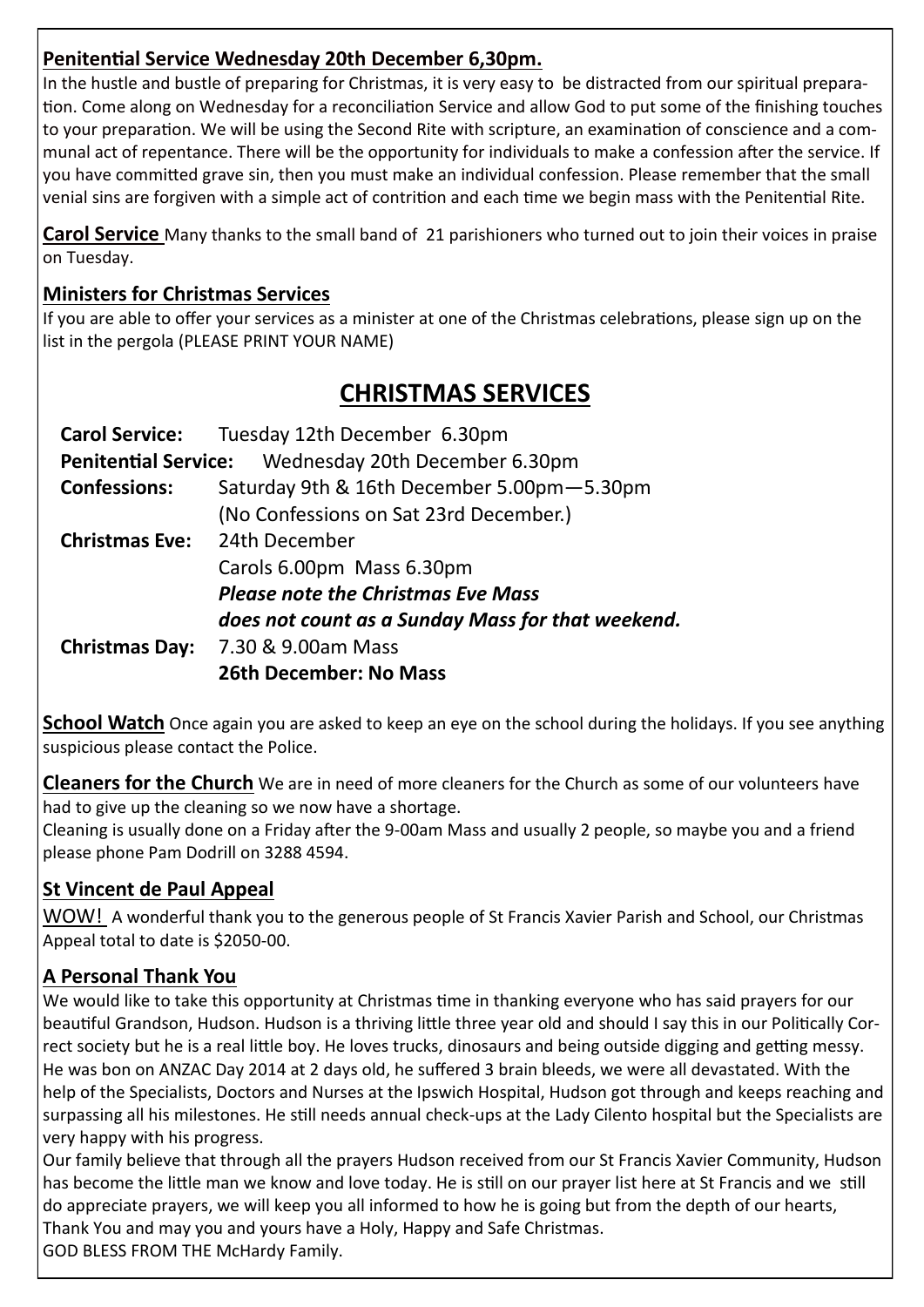#### **Spirituality for Life**



speaking of gratitude, generosity, responsibility and increase



*Each one of you has received a special grace, so, like good stewards response -able for all these varied graces of God, put it out at the service of others." (1 Peter 4:10)* 

#### **17th December Third Sunday of Advent**

*"Rejoice always, pray constantly, give thanks in all circumstances; for this is the will of God in Christ Jesus for you" - 1 THESSALONIANS 5:16 - 18* This scripture reading sums up Stewardship. "Rejoice always" means place your trust in God; He will provide all that you need. "Pray constantly" means prayer should be a running conversation with God throughout the whole day, every day. "Give thanks in all circumstances" means even in bad situations, thank God. Suffering a little bit helps build empathy for others in similar situations. Accessed from http:// archstl.org/stewardship/page/bulletin-inserts on 12th December 2017)

# **Jesus Way – The Stewards Reward**

By their worthy deeds in this life, people also make a limited but real human contribution to building up the kingdom. They do so with an eye to present happiness and also to the fulfillment, which the kingdom – and themselves as part of it – will enjoy in the life to come. *Stewardship – A Disciple's Response. A Pastoral Letter on Stewardship*

*Peter was moved to say to Him 'We have put aside everything to follow you!' Jesus answered, 'I give you my word, there is no one who has given up home, brothers or sisters, mother or father, children or property, for me and for the gospel who will not receive in this present age a hundred times as many homes, brothers and sisters, mothers, children and property – and prosecution besides – and in the age to come, everlasting life.' (Mark 10: 28-30)*

I am constantly in awe of the seeming paradoxes that run through Christ's message (I think that is why it rings so true – who would preach a message so contrary to the ways of this world but God himself?).

The more we give up for God (to the church and community, of time and treasure), the more we receive from God! And not just in the next life, but in this life too.

I've found my friends who practice Stewardship as a way of life say they have found the meaning and purpose of life: serving others and giving of themselves. They are the happiest and most fulfilled people I know (certainly more so than those who've focused on getting as many material goods & toys as they can).

#### **Questions:**

Why should we do good here in this life?

What should you do best in God's kingdom on earth to prepare yourself for God's kingdom in heaven?

Thank God our time is now! Stewardship is an enterprise that invites us into an exploration of a new world – an exploration into God. Which one of us can dare resist this incredible invitation from a loving and gracious God? *Archbishop Thomas Murphy*